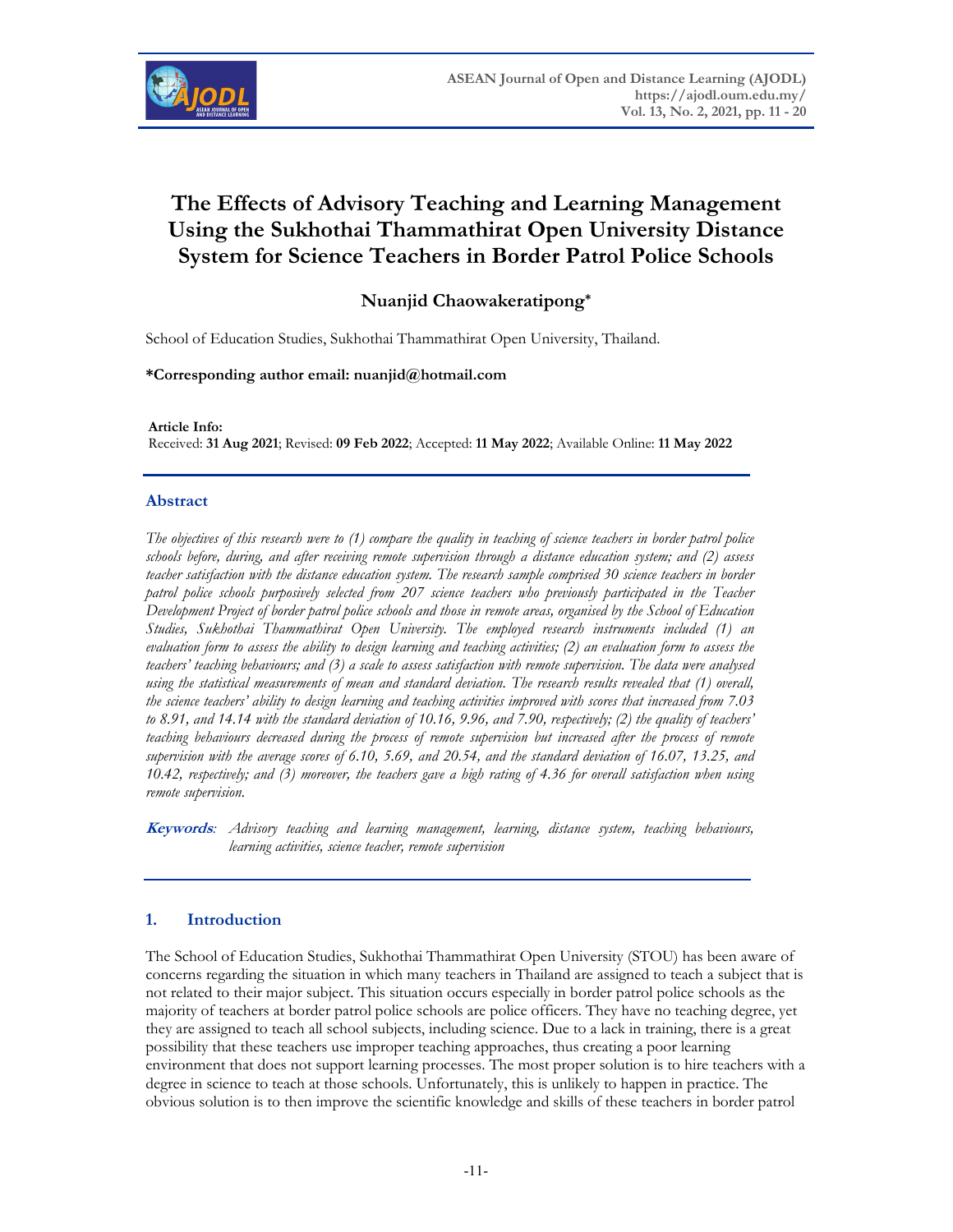police schools through means that suit their resources. They should develop knowledge and understanding of the nature of science learning to enable them to manage their teaching, and ensure that this corresponds to principles of scientific teaching and learning. Proper training can help reduce problems in the quality of education among Thai children, who are the future of the country.

As a response to this, the School of Education Studies, STOU decided to initiate a project to help these teachers. The Teacher Development Project for teachers in border patrol police schools and those in remote areas was thus set up in 2017. The project was managed under an academic service project of the School of Education Studies. The programme involved two major training initiatives: first, self-learning training with self-study materials provided by the school, and second, activity-based training on teaching and learning issues. The relevant issues to be taught include curricular benchmarks, fundamental backgrounds of teaching models, important learning theories, and designing a learning-activity plan based on different instructional methods that are frequently applied in science and mathematics subjects. The latter training involved two sessions. In the first session, the activities explored the use of teaching materials and learning assessments. At the end of this session, activities that were held include designing an activity plan for learning and teaching, and lesson plans for the science and mathematics subjects that the teachers have been assigned to teach. The learning activities and lesson plans designed and constructed during the project were checked and corrected for future utilisation. In the second session, teachers who participated in the project were trained through remote supervision using a distance education system. The teachers were asked to record their teaching in the classroom on videotape. The recorded videos were then presented, and advisory feedback was given through remote supervision, which substituted fieldwork supervision at their schools. The activities in this session gained quite an interest from the teachers' participants, as they informed that these activities could be applied as guidelines for future use. As a continuous practice, this approach could enable teachers to practically improve the quality of teaching and learning management in science and mathematics at border patrol police schools.

It was found that one-time advisory feedback through remote supervision was not sufficient for effective and long-term development. Thus, a decision was made to provide them with more training so that they could gain enough knowledge and skills in developing their science teaching and learning management.

# **2. Literature Review**

Science is considered an important subject to learn because it helps learners gain more knowledge and understanding of different natural phenomena. Having knowledge and skills in science can help learners improve the quality of their life and society. In learning science, learners construct their knowledge by integrating various skills to guide science inquiry. Learning science allows learners to develop thinking skills, such as analysing, synthesising, critical thinking, creative thinking, problem-solving, and productive thinking. Development of these skills is one of the main characteristics in shaping Thai citizenship under the concept of Thailand 4.0 Policy. However, according to Sinlarat (2015), science teaching and learning practices in the country is not in line with the expected characteristics. Based on relevant studies on tests of analytical thinking ability of Thai students, it was found that a number of Thai students received scores that were significantly below the standard criteria. According to the studies, one of the contributing factors was the fact that the education system does not promote experimental learning environment. Instead, students mostly learn scientific facts from ready-made learning activities and materials. This way of learning can clearly obstruct development of thinking skills (Bootcote, 2012). Undoubtedly, this situation reflects problems that exist in science learning and teaching management. Correspondingly, Arras (2014) suggests three factors that contribute to ineffective science learning and teaching, especially in small-size primary schools. The first factor is that a teacher usually adopts a teaching approach that does not meet students' learning processes, which is usually a lecture-based method focusing on only transmitting knowledge. Students, then, do not have the opportunity to experience hands-on activities. Many teachers choose a lecture-based method because they struggle with a workload that assigns them other tasks in addition to teaching. Several teachers are assigned to teach subjects that do not match their major/minor subjects and experiences. Secondly, students lose interest and enthusiasm in studying science as they do not see how scientific information can be relevant in their daily life. Also, they lack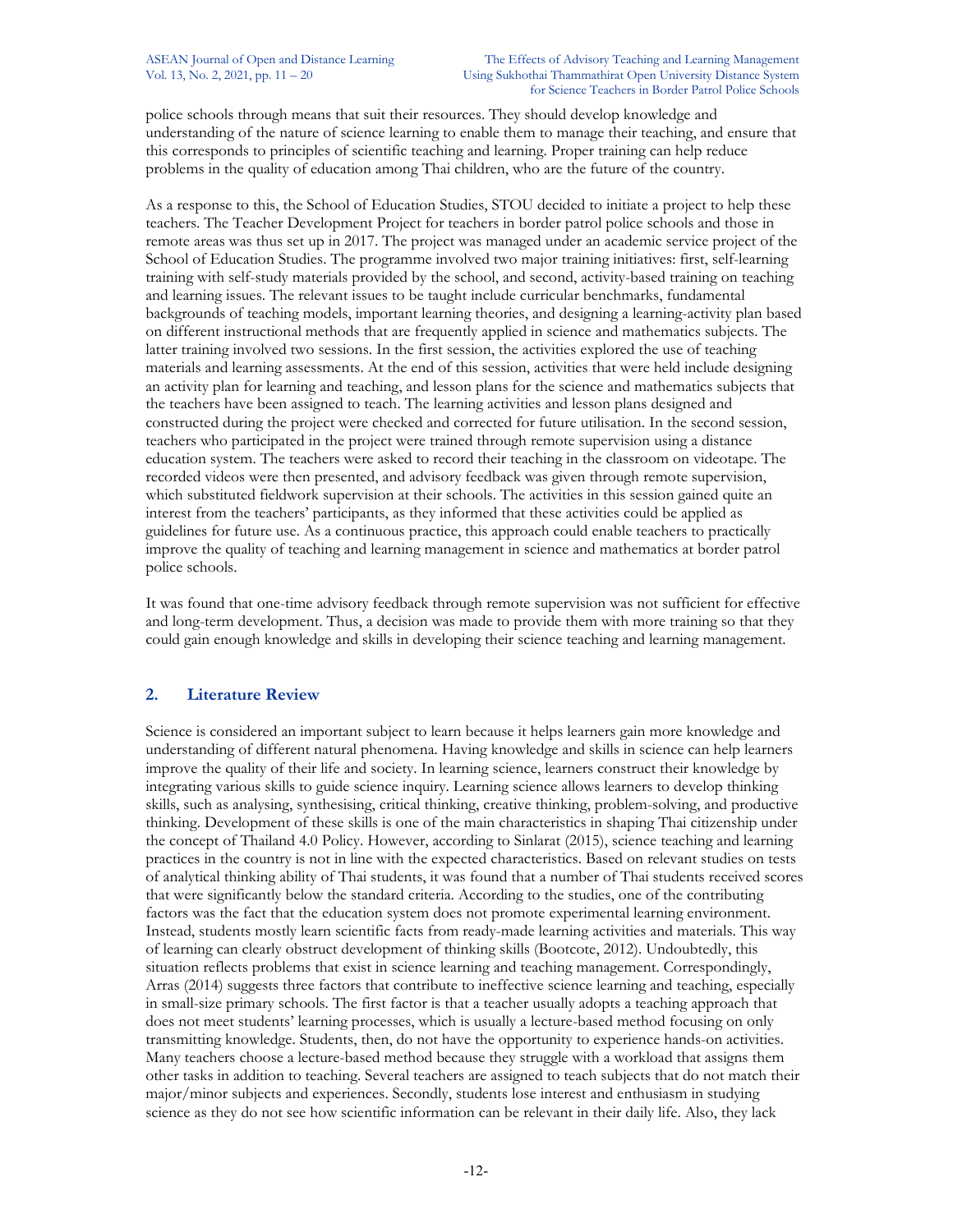critical thinking and collaborative skills. Finally, the curriculum and some aspects of the content being taught are too complicated to be understood. Meanwhile, teaching can also become ineffective because there are not enough teaching materials, or their designed teaching materials do not boost students' learning interest.

Studies conducted by Arras (2016) and Sungchai (2009) present a similar conclusion regarding the importance of developing teaching and learning instruction for science subjects. In their studies, one of the main problems found in teaching and learning is that teachers are unsuccessful in designing and developing appropriate teaching instruction to fit learning processes. Practical learning is important; hence, instruction with practical techniques that allow students to gain hands-on understanding should be developed. Therefore, it is important that teachers should improve their understanding in teaching and learning approaches. Developing appropriate teaching supervision and coaching skills can thus help teachers gain improved understanding and capacity in their science teaching and learning management.

The study conducted by Thewaplin (2005) discusses the results of peer-coaching as part of teaching and learning instruction for science subjects. The findings of the study indicate that most teacher participants showed a high level of satisfaction with peer-coaching supervision in science teaching and learning. The findings also show that student participants also reported a high level of satisfaction with their learning. Their learning outcomes after the instruction were better than what they were before receiving the instruction. Another relevant study was conducted by Nuayi et al. (2016). In this study, the implementation of teaching supervision involving class-visit supervision for teachers in the Indonesian school system was examined. A class visit was arranged to observe teaching processes and examine whether or not appropriate teaching instruction had been applied. Implementation of supervision by supervisors and headmasters were found to be effective. However, the frequency of the activity did not meet the requirements. The researchers recommended that supervision be performed more seriously and optimally. Interestingly, some teacher participants reported that they became confused with the curriculum that had been changed. The findings also suggest that confusion also occurred when the teacher participants found that supervision was done by teachers from other fields, and not specifically those with a science background.

In the proposed project, remote supervision was conducted through a distance education system. An orientation session was also provided. The instructional plans for science subjects designed by the teachers were checked and corrected. Three sessions of remote supervision were provided using a distance education system via an Internet network. Through remote supervision, the recorded videos of the teachers' teaching sessions based on the designed plans were presented for advisory feedback. Additionally, the teachers also had one group supervision session at their school for the purpose of organising the Professional Learning Community system (PLC). The activities included in the supervision processes explained above were beneficial to the teachers who had previously attended the teacher development project of border patrol police schools and those in remote areas. These activities helped them improve existing skills in managing their teaching and learning models for their students. In other words, it allowed them to extend, develop and add value to existing work that had already been designed based on the knowledge they had gained from the previous project.

The project provided clear benefits to schools and teachers in Thailand. A teacher supervision programme along with the PLC is important in improving the training educational module in this country. Research studies conducted by Ariffin and Abdullar (2015) and Masadeh (2015) support this idea. Findings from their studies show that supervision is essential for improving teachers' ongoing professional development. Based on the studies that have been reviewed in this paper, and the project in which the researcher has participated, it is obvious that teacher professional development is a current necessity. Supervision with relevant activities can help teachers improve their professional knowledge, skills and teaching effectiveness. Thus, this study is expected to provide more insight into the practice of supervision in teacher development in general.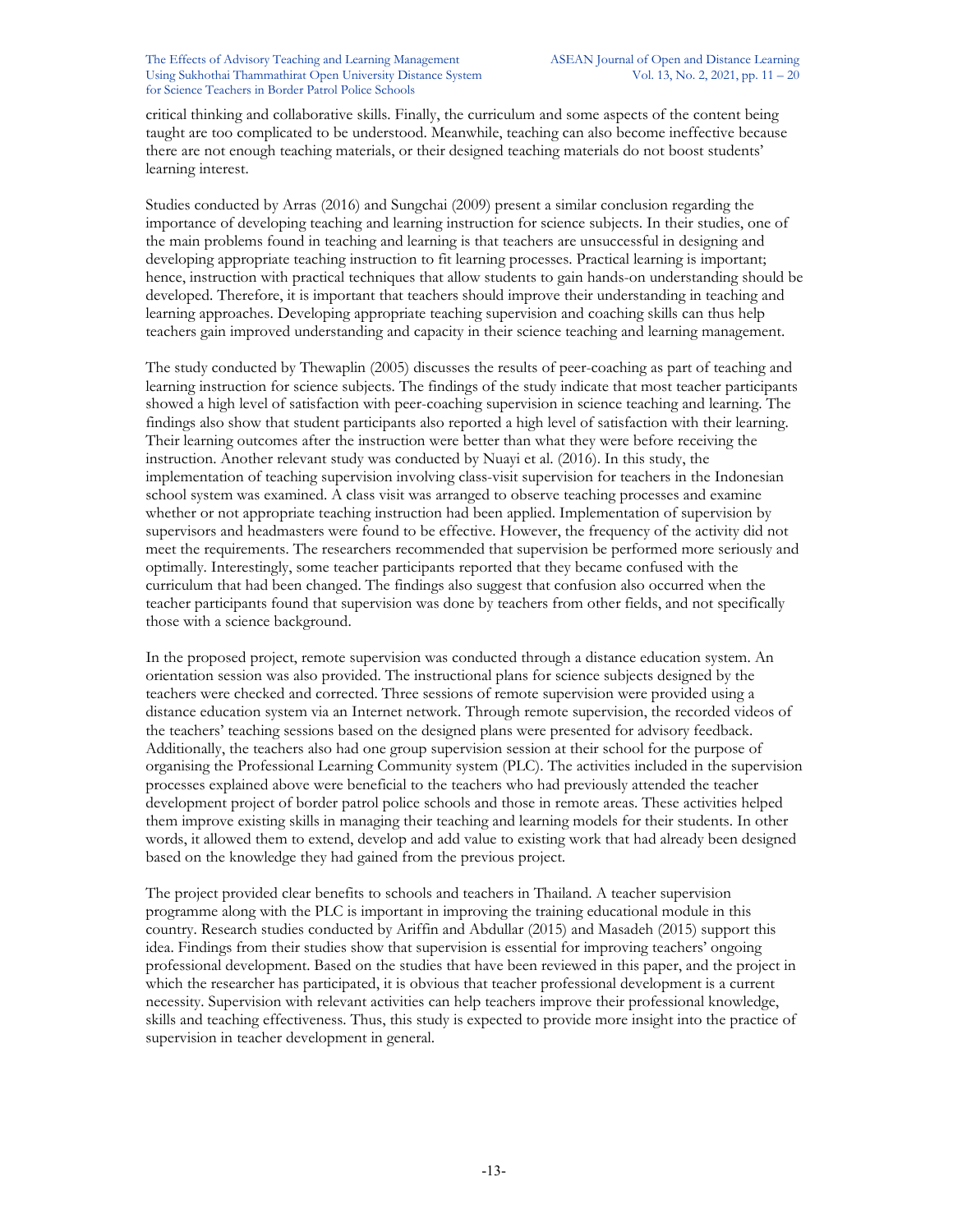The objectives of this study are to:

- i. Compare the quality of teaching among science teachers in border patrol police schools before, during, and after receiving remote supervision through a distance education system.
- ii. Describe teacher satisfaction with remote supervision through a distance education system.

# **3. Research Method**

In this study, the data were collected before, during, and after remote supervision. The study employed both qualitative and quantitative methods. The results of the project were subsequently summarised and presented to the School of Education Studies, STOU. The study is expected to contribute to advisory teaching and learning development as well as teacher professional development.

## **3.1. Research Population and Sample**

The study involved 207 teachers in border patrol police schools who previously attended the teacher development project of border patrol police schools and those in remote areas organised by the School of Education Studies, STOU. The research sample comprised 30 science teachers in the northern region of Thailand.

## **3.2. Research Instruments**

The research instruments employed in this study included the instruments for the experiments as well as data collection.

First, the research instruments for the experiments comprised the project plan for remote supervision for science teaching of the teachers using a distance education system. The instruments were as follows:

- i. A handbook of remote supervision. This handbook provided details on training and follow-up plans on teaching issues, including teaching quality of science teachers, designing an effective science teaching plan based on a nature of science, teaching techniques for science teaching and learning based on science teaching frameworks, building key performance indicators for the design of a science lesson plan, and effective science teaching techniques as guidelines for an evaluation of teaching and learning processes.
- ii. A project plan of remote supervision. The document included the training schedules, procedures for remote supervision using a distance education system via an Internet network, and procedures for group supervision at schools for the purpose of organising the PLC.

Second, the research instruments for the data collection consisted of:

- i. An evaluation form to assess the teachers' ability to design learning and teaching activities (See Appendix A). The form presented the KPIs and scoring criteria for assessing the quality of the designed activity plans in science teaching and learning.
- ii. An evaluation form to assess the teachers' teaching behaviours in applying teaching techniques in the classroom through recorded videos (See Appendix B). The form showed the KPIs and scoring criteria for assessing the teachers' teaching behaviours.
- iii. A scale to assess satisfaction with remote supervision. This form was designed to be a channel for the teachers to reflect on their feelings and report their opinions on the perceived advantages and disadvantages of remote supervision and also their satisfaction or dissatisfaction with any issues related to the remote supervision.

The instruments were reviewed and examined by three experts on science teaching and learning to ascertain their quality, reliability, and validity.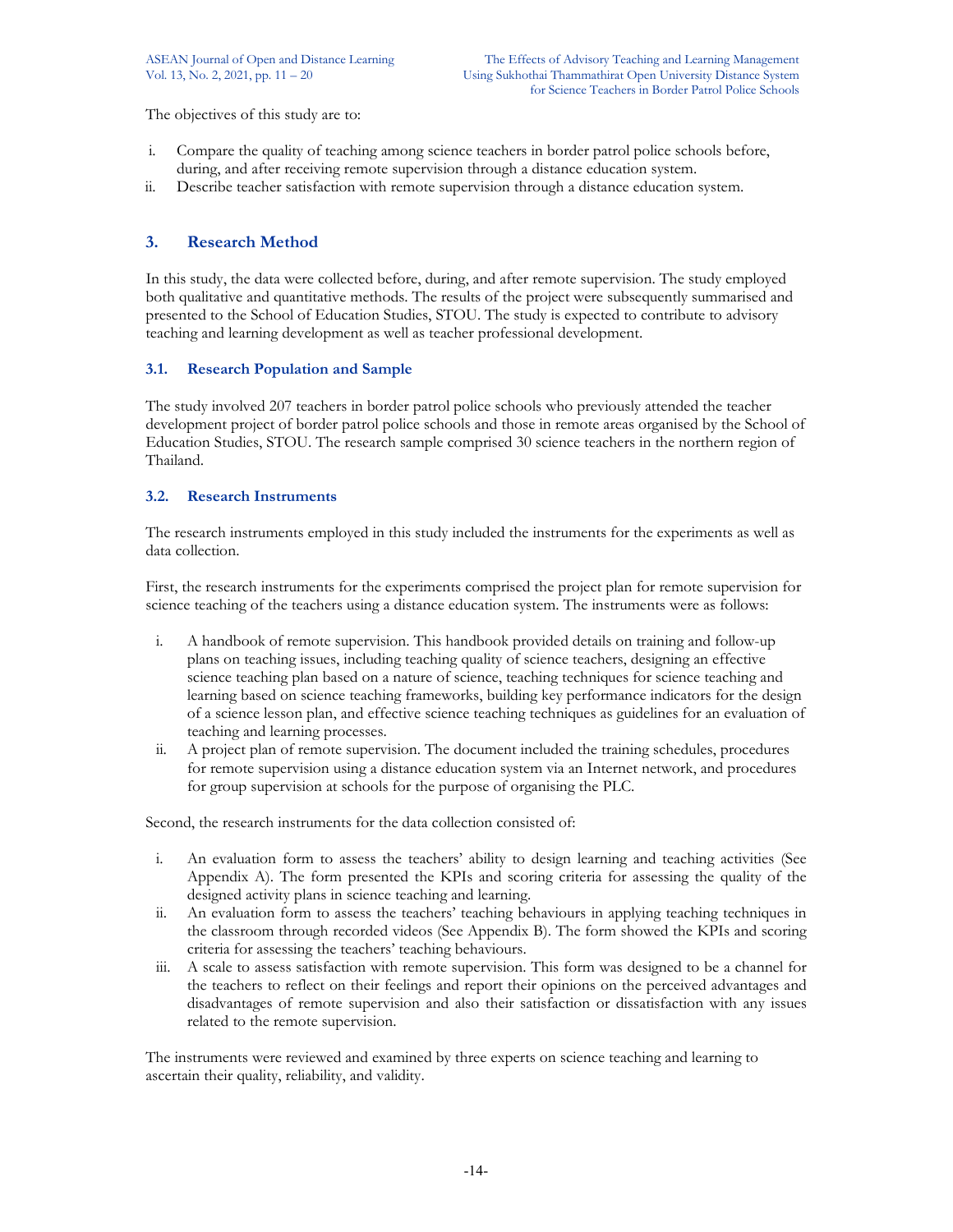The Effects of Advisory Teaching and Learning Management ASEAN Journal of Open and Distance Learning Using Sukhothai Thammathirat Open University Distance System Vol. 13, No. 2, 2021, pp. 11 – 20 for Science Teachers in Border Patrol Police Schools

## **3.3. Data Collection**

During data collection, both qualitative and quantitative research methods were used. The steps involved were as follows:

- i. Offices of the border patrol police bureau that worked with border patrol police schools were contacted to request for the research sample, which comprised 30 science teachers from five border patrol police schools in the northern region. Six teachers were selected from each school.
- ii. The selected teachers were individually contacted to organise an online networking group as a channel to send documents or materials and to make appointments. The activities during the remote supervision and project follow-ups included designing an activity plan in science teaching for one semester, three remote supervisions from recorded videos to see how the science teachers' teaching skills developed before and after receiving supervision, and one group supervision at the schools where the teachers are located for the purpose of organising the PLC.
- iii. The teachers in the sample group were contacted to report their satisfaction with the remote supervision.

#### **3.4. Data Analysis**

In analysing the collected data, both qualitative and quantitative approaches were applied. The data were quantitatively analysed using measurements in descriptive statistics, including percentage, mean, and standard deviation, while the qualitative data were analysed using content analysis and descriptive writing.

## **4. Findings and Discussion**

i. The findings of the study showed that the ability of the teachers in designing an activity plan for science teaching subsequent to the project was at a higher level than before, during, and after receiving remote supervision. The average scores improved, reflected by lower standard deviation scores, respectively (See Table 1).

| <b>School</b><br>Area | <b>Qualities evaluated</b><br>before receiving the supervision |                      |       | <b>Qualities evaluated</b><br>during receiving the supervision |       |                      |       | <b>Qualities evaluated</b><br>after receiving<br>the supervision |       |           |       |                    |
|-----------------------|----------------------------------------------------------------|----------------------|-------|----------------------------------------------------------------|-------|----------------------|-------|------------------------------------------------------------------|-------|-----------|-------|--------------------|
|                       |                                                                | <b>Activity Plan</b> |       | Teaching<br>record                                             |       | <b>Activity Plan</b> |       | <b>Teaching record</b><br><b>Activity Plan</b>                   |       |           |       | Teaching<br>record |
|                       | M                                                              | <b>SD</b>            | M     | <b>SD</b>                                                      | M     | <b>SD</b>            | M     | <b>SD</b>                                                        | M     | <b>SD</b> | M     | <b>SD</b>          |
| Phayao                | 12.67                                                          | 1.75                 | 0.00  | 0.00                                                           | 18.83 | 2.64                 | 4.50  | 11.00                                                            | 19.50 | 10.10     | 19.00 | 10.40              |
| Chaing Rai            | 10.20                                                          | 16.20                | 8.50  | 20.80                                                          | 7.67  | 12.00                | 6.17  | 15.10                                                            | 12.50 | 7.09      | 16.70 | 9.03               |
| Chaing Mai            | 12.30                                                          | 11.60                | 22.00 | 24.90                                                          | 12.20 | 10.10                | 17.80 | 22.00                                                            | 13.70 | 8.14      | 16.20 | 13.00              |
| Tak                   | 0.00                                                           | 0.00                 | 0.00  | 0.00                                                           | 5.83  | 9.04                 | 0.00  | 0.00                                                             | 13.00 | 2.00      | 27.80 | 4.26               |
| Phitsanulok           | 0.00                                                           | 0.00                 | 0.00  | 0.00                                                           | 0.00  | 0.00                 | 0.00  | 0.00                                                             | 12.00 | 9.72      | 23.00 | 11.80              |
| Overall               | 7.03                                                           | 10.16                | 6.10  | 16.07                                                          | 8.91  | 9.96                 | 5.69  | 13.25                                                            | 14.14 | 7.90      | 20.54 | 10.42              |

**Table 1.** Teachers' Qualities in Designing an Activity Plan for Science Teaching, before, during, and after receiving remote supervision

The findings show that the teachers experienced better outcomes because the remote supervision they had received was effective, and could be applied in their existing teaching tasks. They gave positive remarks about the remote supervision and their personal improvement that resulted from it:

Through the supervision, I was able to gain more knowledge that was relevant to science teaching and learning. I also became aware of practical instruction for science learning processes. Hereby, there is a need for instruction development. Developing instruction is quite difficult. However, I now understand how essential it is, so I think I will try my best to learn this skill. (Participant 1)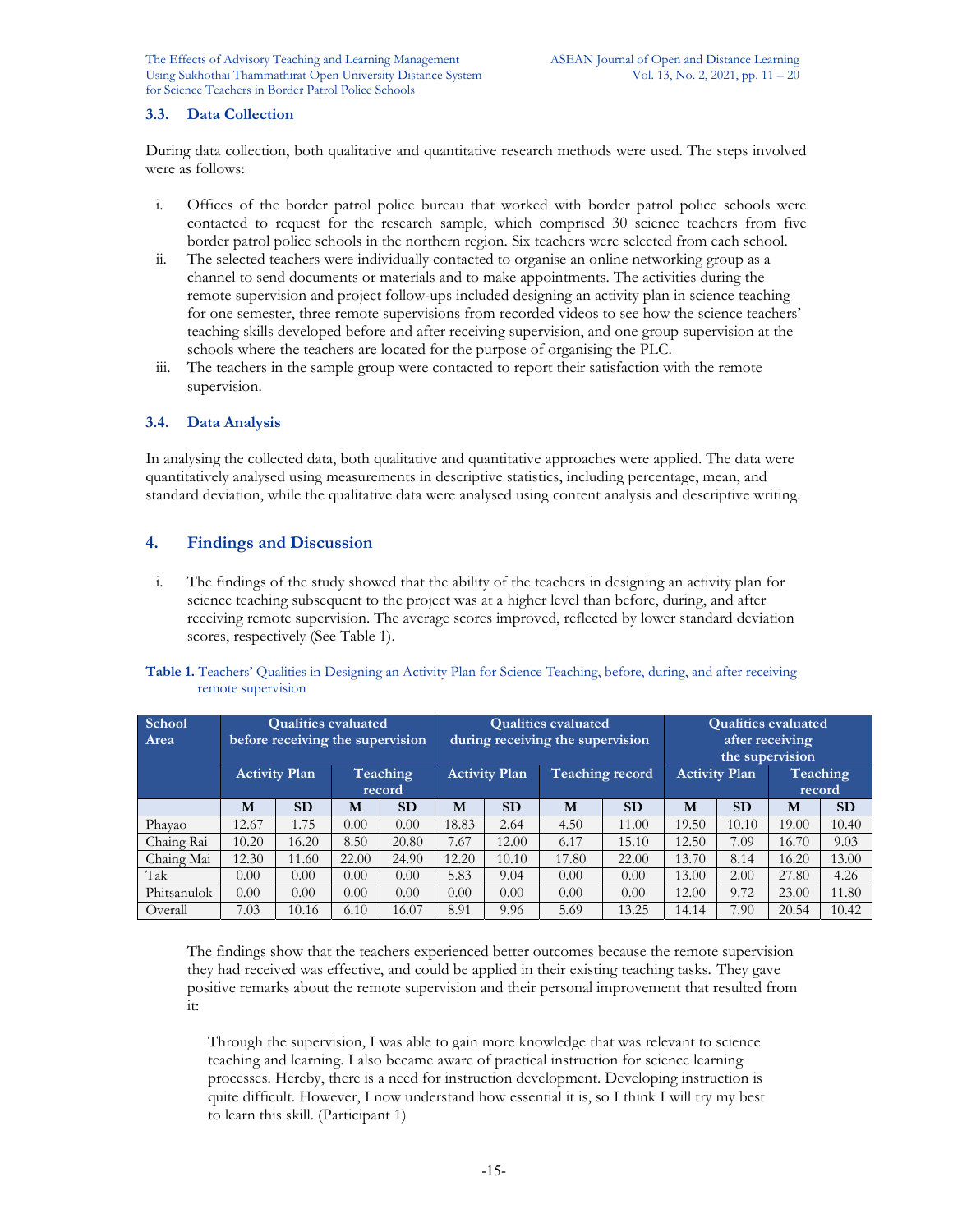It is evident that the teachers' teaching materials and activities had improved. These became more interactive, and the plans were set in line with principles of science teaching and learning. Seeing their own teaching behaviours on the recorded videos also allowed them to identify strengths and weaknesses in their teaching approaches, which would enable them to improve. In addition, the group supervision session at their schools gave them a chance to view the videos as a group, thus giving them an opportunity to exchange points of view and knowledge with each other. Similarly, supervision done using the LINE instant messaging app allowed the teachers to see each other's tasks and advisory feedback. Thus, the teachers could use and apply all the given information in their teaching. Overall, the activities provided led to improvements in teaching ability among the teachers.

ii. Based on the findings, the teacher participants gave high scores to reflect their overall satisfaction with remote supervision using the distance education system in all aspects and activities as shown in Table 2.

| School<br>Area | documents | <b>Satisfaction</b><br>with learning<br>supplemental |      | <b>Satisfaction</b><br>with the<br>networking<br>system for<br>communication |      | <b>Satisfaction</b><br>with<br>Supervision<br>through<br><b>LINE</b> | system | Satisfaction<br>with the<br>overall |      | <b>Satisfaction</b><br>with all<br>aspects |
|----------------|-----------|------------------------------------------------------|------|------------------------------------------------------------------------------|------|----------------------------------------------------------------------|--------|-------------------------------------|------|--------------------------------------------|
|                | M         | S.D.                                                 | M    | S.D.                                                                         | M    | S.D.                                                                 | M      | S.D.                                | M    | S.D.                                       |
| Phayao         | 3.70      | 0.50                                                 | 3.90 | 0.60                                                                         | 4.20 | 0.30                                                                 | 4.10   | 0.30                                | 4.00 | 0.40                                       |
| Chaing Rai     | 4.30      | 0.60                                                 | 4.30 | 0.60                                                                         | 4.40 | 0.70                                                                 | 4.20   | 0.40                                | 4.30 | 0.60                                       |
| Chaing Mai     | 4.00      | 0.30                                                 | 4.80 | 0.30                                                                         | 4.96 | 0.10                                                                 | 4.70   | 0.20                                | 4.60 | 0.20                                       |
| Tak            | 4.00      | 0.30                                                 | 4.50 | 0.30                                                                         | 4.60 | 0.40                                                                 | 4.20   | 0.40                                | 4.30 | 0.30                                       |
| Phitsanulok    | 4.50      | 0.40                                                 | 4.60 | 0.40                                                                         | 4.80 | 0.30                                                                 | 4.60   | 0.40                                | 4.60 | 0.20                                       |
| Overall        | 4.10      | 0.50                                                 | 4.42 | 0.50                                                                         | 4.60 | 0.50                                                                 | 4.36   | 0.40                                | 4.36 | 0.40                                       |

## **Table 2.** Satisfaction with Remote Supervision through Distance Education

Remote supervision via the LINE group was given the highest score, especially with regard to the strength of the unique way the application was used as a tool for training in a distance education system. Most of the participants provided useful and positive feedback regarding video records and remote supervision. They agreed that the supervision model was effective and convenient:

Video records of teaching behaviours with feedback are a very effective way to see how good our teaching is. It allows us to see what issues there are and what to improve because we can see our teaching and also get feedback for it. (Participant 2)

Remote supervision was very suitable for teachers who did not want to leave the class. It allowed them to learn while doing their job and being with their students. This way, they did not have to take leave to get training opportunities. (Participant 3)

The following details present reasons for the satisfaction scores given:

- The provided activities in the project used a student-centred approach, which gave the teachers an opportunity to freely select learning times at their convenience. This way, they could also choose their own learning approaches to study the self-learning materials, and they could work on more than one type of learning material at the same time. In other words, the training became more interesting in that the teachers could integrate the use of a computerbased electronic networking system to engage in distance learning. This allowed them to freely interact with their teachers and classmates.
- Remote supervision using a distance education system was supported by technology and instant communication. This facilitated a more convenient channel for remote supervision and allowed for quick responses and feedback. Evidently, the teachers were able to see what needed improving in their teaching through a variety of interactive audio-visual multimedia. They could also check overall activities anytime and anywhere at their convenience.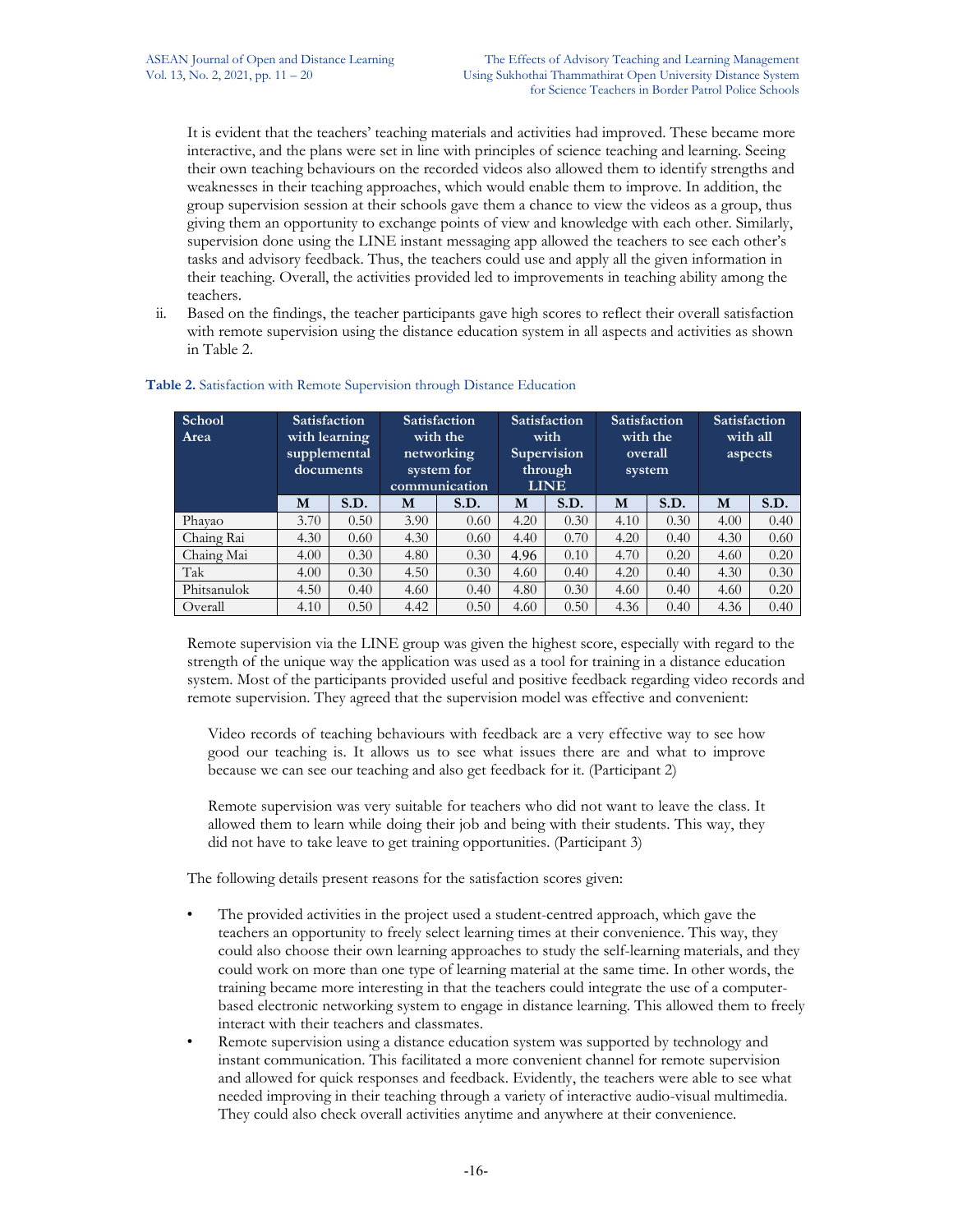The Effects of Advisory Teaching and Learning Management ASEAN Journal of Open and Distance Learning Using Sukhothai Thammathirat Open University Distance System Vol. 13, No. 2, 2021, pp. 11 – 20 for Science Teachers in Border Patrol Police Schools

• Remote supervision using a distance education system could lead to the knowledge management of an organisation. When the teachers have gained knowledge and exchanged experiences through appropriate steps, it would also be possible to promote work engagement and unity. Thus, everyone would have the same work goal in building professional and organisational development.

Overall, research findings on the teachers' satisfaction with remote supervision agreed with findings in the study conducted by Tawaplin (2005), which showed that the teachers' satisfaction with peer-coaching supervision in science teaching and learning was similarly rated positively.

In addition to the main research findings, there were also other interesting issues that arose during the project. These can be addressed as recommendations as follows:

- i. In providing training on designing activity and lesson plans for teachers in border patrol police schools, the documents must be designed and prepared based on ready-made materials produced by border patrol police officers. Activities and content based on the materials should be adjusted and modified with more interactive experimental activities based on principles of science learning and teaching to be better applicable for the teachers.
- ii. In effectively coordinating with teachers and receiving assignments on time, there should be cooperation with educational supervisors of offices at the border patrol bureau who are in charge of supervising teaching staff in the corresponding border patrol police schools. Moreover, these officers should be invited to be part of a remote supervision team as this would help teachers to receive closer assistance even after the project has concluded. In a way, these officers could become part of the effort to develop the science teachers' teaching ability.
- iii. A face-to-face meeting for participating teachers should be held before the start of the project to properly introduce them to the project orientation and to each other. The meeting would help the teachers to finish all the assigned activities as expected. Subsequently, another meeting should be provided after the project has been completed so that their work summaries could be made more thorough and informative.
- iv. Based on the findings of this study, the Gurudhayadha teacher preparation project of border patrol police schools should be supported and continued. This project is very beneficial as it aims to promote the border patrol police schools' alumni to apply for teaching jobs at these schools. This can help the schools produce quality teachers who are enthusiastic and reliable. Although they are police officers who do not have an academic background in education, there are many ways to develop their abilities and skills to become great teachers. For example, the border patrol police school teachers could continue their education in a graduate diploma programme in the teaching profession through grants offered by STOU.

This project could help develop these police officers' teaching competencies and skills. The border patrol police bureau had selected teachers who were in the Gurudhayadha teacher preparation project of border patrol police schools to participate in this project. It was found that these teachers had the relevant potential, and they were very hardworking and responsible.

Clearly, the Gurudhayadha teacher preparation project of border patrol police schools should be continued. Teachers in this project are locals, so there would be no necessity for job transfers or relocations. Moreover, these teachers would be able to effectively coordinate with the school's local community, and as they come from a similar background, they are also likely to better connect with their students. While they work at border patrol police schools, they could perform their teaching jobs while also continuing in their duties to maintain national security. Undoubtedly, the Gurudhayadha teacher preparation project of border patrol police schools should not be terminated at this point.

# **5. Conclusion**

The study aims to investigate the effectiveness of remote supervision by examining the qualities of instructional plans designed by science teachers in border patrol police schools before, during, and after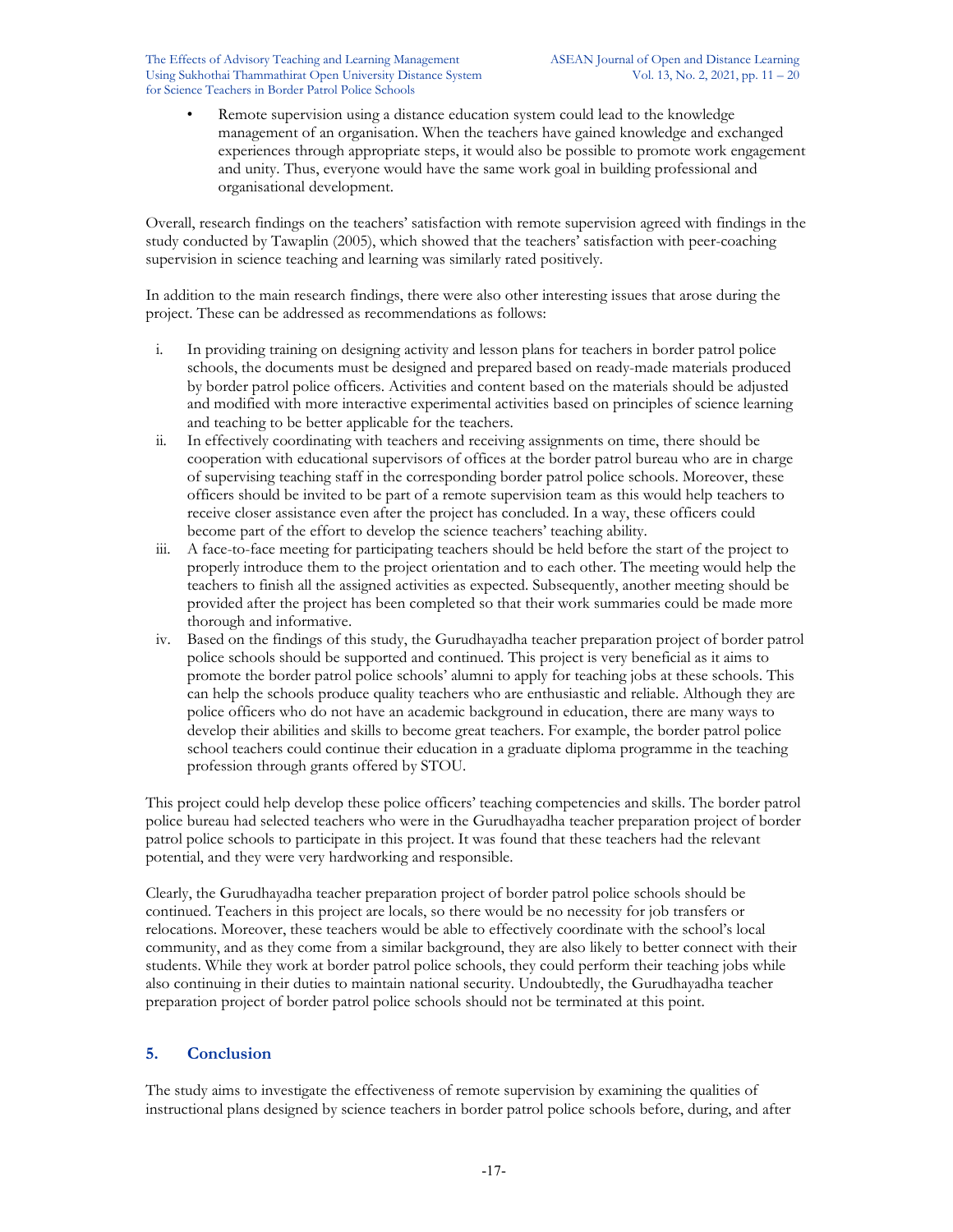#### ASEAN Journal of Open and Distance Learning The Effects of Advisory Teaching and Learning Management Vol. 13, No. 2, 2021, pp. 11 – 20 Using Sukhothai Thammathirat Open University Distance System for Science Teachers in Border Patrol Police Schools

obtaining remote supervision through a distance education system, along with their satisfaction with the given supervision. In examining the effectiveness, qualities of instructional plans designed by the participants before and after the training were compared. The levels of satisfaction with the remote training were also investigated. For data collection, a questionnaire design and qualitative approach to gather data were combined. The collected data were analysed using the statistical measures of percentage, mean and standard deviation to identify levels of the teachers' ability to design instructional activities and satisfaction with remote supervision. Content analysis and descriptive writing were also included in qualitative data analysis to obtain insight into their teaching behaviours and experiences as well as their opinions and satisfaction with remote supervision. According to the findings, the overall ability of the participants in designing an activity plan improved, indicated by the decreased values of the standard deviation. The overall satisfaction with remote supervision through a distance education system was rated highly in all aspects. The teachers were mostly satisfied with remote supervision via the LINE application. The supervision activity that the teachers was least satisfied with was a self-learning activity using selfstudy materials. From the study, difficulties related to science instructional management among nonscience majors found in this study enable the researcher to know what aspects should be focused more in developing a remote supervision model for them. This development can help non-science major teachers obtain more appropriate training that can help to reduce issues with quality of instruction. Overall, the study can benefit science teaching and learning development. Organisations and teachers can use the training and supervision model described in this study to suit individual school contexts.

**Acknowledgement:** The author would like to extend her gratitude to ASEAN Journal of Open and Distance Learning Limited for considering this research paper for publication. The author also appreciates the valuable comments and guidance of the reviewers on her paper.

#### **References**

- Ariffin, A. & Abdullar, Z. (2015). The relationship between teaching supervision with teachers' motivation in secondary schools. *Journal of Advanced Research in Social and Behavioural Sciences, 1*(1), 1-11.
- Arras, S. (2014). *The effects of 7E inquiry learning management together with the KWL technique in the topic of substances in daily life on science learning achievement and basic science process skills of PrathomSuksa VI students at Ban Najaroen School in Chaiyaphum Province.* Sukhothai Thammathirat Open University, Nonthaburi.
- Bootcote, C. (2012). *Press Release.* TCTT News. http://tcijthai.com/news
- Masadeh, T. S. (2015). A proposed supervisory program to develop planning for teaching skills of English language specialty student teachers at Najran University. *International Journal of Development Research, 5,* 5581-5587.
- Nuayi, W., Paramat Y., & Lukum A. (2016). *Description of the implementation supervision of learning science at elementary school in Gorontalo Province*. Selected research at the 3rd Annual International Seminar on Trends in Science and Science Education 2016. Medan.
- Sinlarat, P. (2015). *Creative and productive education*. Chulalongkorn University Press, Bangkok.
- Sungchai, K. (2009). *The development of science teachers' instructional supervision model for developing academic capabilities of science talented students* [Doctoral Dissertation, Silpakorn University, Bangkok]
- Tawaplin, S. (2005). *Education peer coaching for the development of teaching science* [Master Project, Srinakarinwirot University, Bangkok]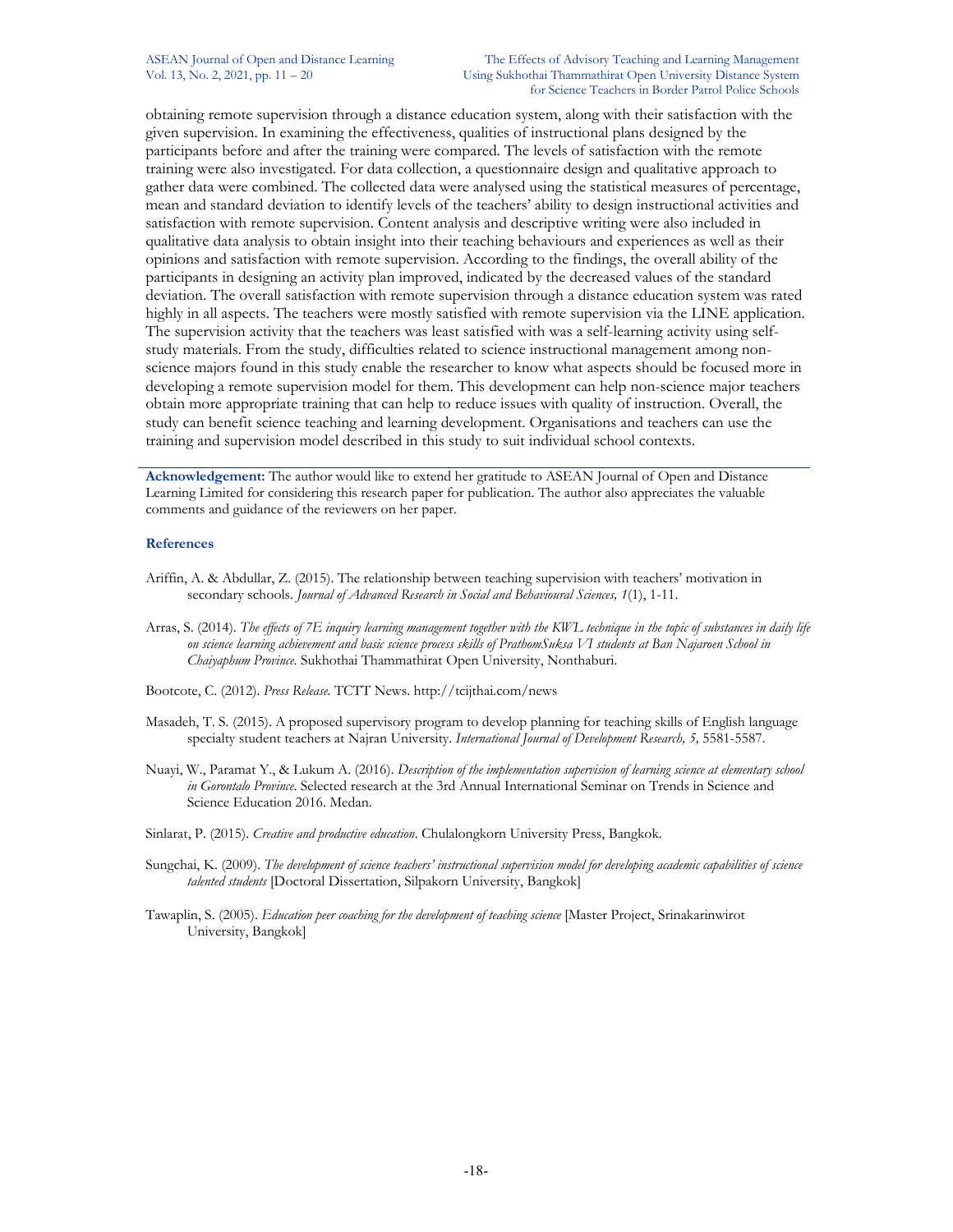## **Appendix A**

#### **An evaluation form to assess the ability to design learning and teaching activities**

Instruction: please respond to the following statement by placing a check mark  $(\checkmark)$  in the answer box.

| No. | <b>Statements</b>                                                                                                                      |   | Levels |  |  |  |  |  |
|-----|----------------------------------------------------------------------------------------------------------------------------------------|---|--------|--|--|--|--|--|
|     |                                                                                                                                        | ጎ | 4      |  |  |  |  |  |
|     | Elements of instructional plans are included.                                                                                          |   |        |  |  |  |  |  |
| 2   | Learning objectives are clearly identified.                                                                                            |   |        |  |  |  |  |  |
| 3   | Main points and details in accordance with learning objectives are<br>established.                                                     |   |        |  |  |  |  |  |
| 4   | The design of learning activities in an engagement phase is interesting and<br>clear.                                                  |   |        |  |  |  |  |  |
| 5   | The design of learning activities in an exploration phase is in accordance<br>with relevant points in an engagement phase.             |   |        |  |  |  |  |  |
| 6   | The design of learning activities in an explanation and summarization phase<br>leads students to find a conclusion of their study.     |   |        |  |  |  |  |  |
|     | The design of learning activities in an elaboration phase connects to<br>knowledge gained from an explanation and summarization phase. |   |        |  |  |  |  |  |
| 8   | The design of learning activities in an evaluation phase allows students to<br>have self-evaluation.                                   |   |        |  |  |  |  |  |
| 9   | Instructional Media and sources are appropriate to the lessons designed.                                                               |   |        |  |  |  |  |  |
| 10  | An evaluation scheme is in accordance with learning objects                                                                            |   |        |  |  |  |  |  |

#### Additional suggestions

Sign .....Nuanjid Chaowakeratipong................................................................... Supervisor